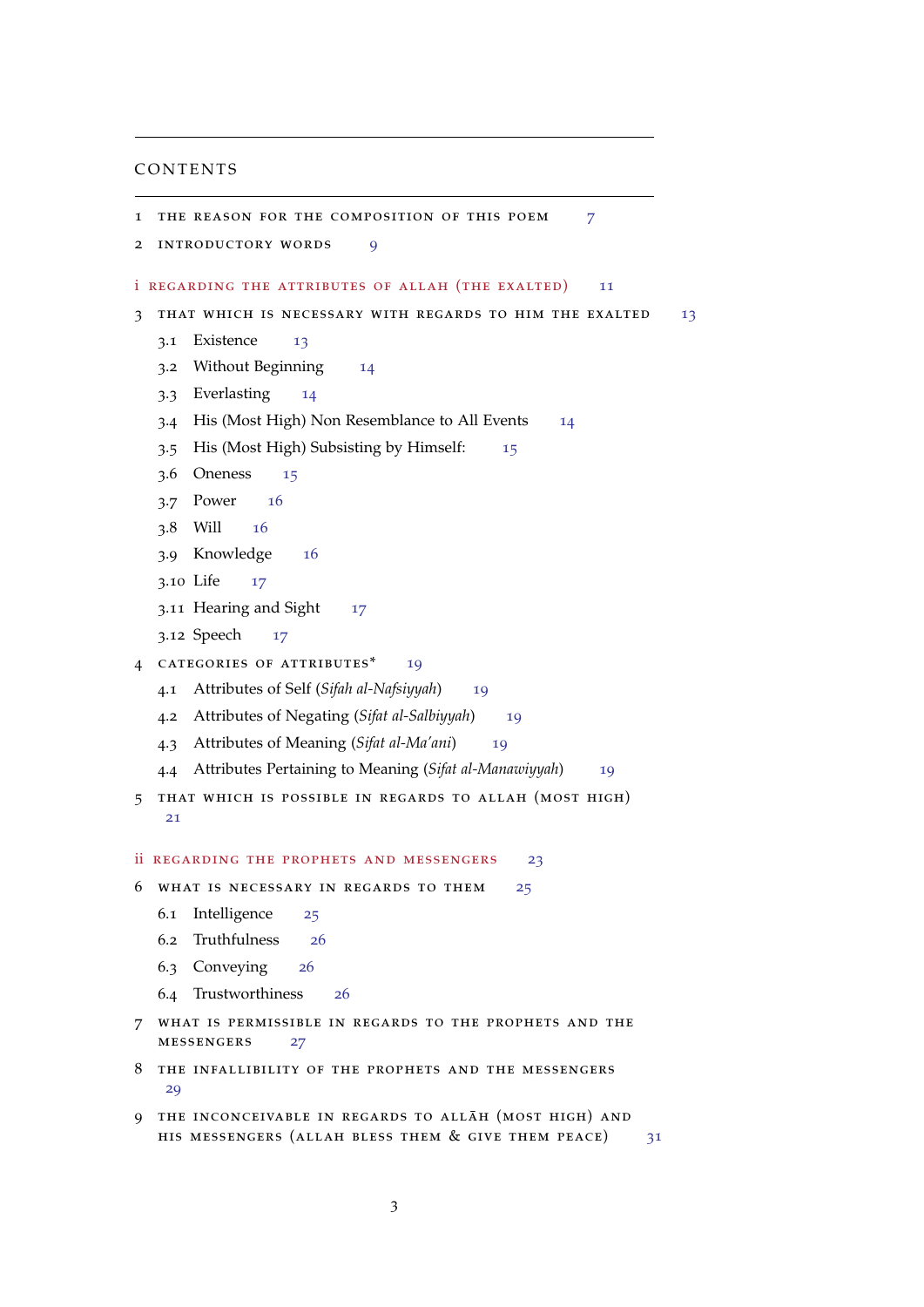| 10 A LIST OF THE MESSENGERS (ALLAH BLESS HIM & GIVE HIM<br>PEACE) MENTIONED IN THE QUR'AN<br>33  |
|--------------------------------------------------------------------------------------------------|
| 10.1 Adam (Allah bless him and give him peace)<br>33                                             |
| 10.2 Idrīs (Allah bless him and give him peace)<br>33                                            |
| 10.3 Nūh (Allah bless him and give him peace)<br>33                                              |
| 10.4 Hūd (Allah bless him and give him peace)<br>34                                              |
| 10.5 Sālih (Allah bless him and give him peace)<br>34                                            |
| 10.6 Ibrāhīm (Allah bless him and give him peace)<br>34                                          |
| 10.7 Lūt (Allah bless him and give him peace)<br>34                                              |
| 10.8 Ismāīl ibn Ibrāhīm (Allah bless him and give him peace)<br>35                               |
| 10.9 Ishāq ibn Ibrāhīm (Allah bless him and give him peace)<br>35                                |
| 10.10 Yaqūb Ishāq ibn Ibrāhīm (Allah bless him and give him peace)<br>35                         |
| 10.11 Yūsuf ibn Yaqūb Ishāq ibn Ibrāhīm (Allah bless him and give<br>him peace)<br>35            |
| 10.12 Ayyūb (Allah bless him and give him peace)<br>35                                           |
| 10.13Shuayb (Allah bless him and give him peace):<br>35                                          |
| 10.14Hārūn ibn Imrān ibn Qāhat ibn Lāwī ibn Yaqūb (Allah bless<br>him and give him peace).<br>36 |
| 10.15 Mūsā Kalīm Allah (Allah bless him and give him peace)<br>36                                |
| 10.16Al-Yasa (Allah bless him and give him peace) ibn Akhtūb ibn<br>al-Ajūz<br>36                |
| 10.17 Dhul Kifl ibn Ayyūb (Allah bless him and give him peace)<br>36                             |
| 10.18Dāwūd (Allah bless him and give him peace)<br>36                                            |
| 10.19Sulaymān ibn Dāwūd (Allah bless him and give him peace)<br>36                               |
| 10.20Ilyās (Allah bless him and give him peace)<br>36                                            |
| 10.21 Yūnus ibn Matta (Allah bless him and give him peace)<br>37                                 |
| 10.22Zakariyyā' (Allah bless him and give him peace)<br>37                                       |
| 10.23 Yahyā ibn Zakariyyā' (Allah bless him and give him peace)<br>37                            |
| 10.24 Isā ibn Maryam (Allah bless him and give him peace)<br>37                                  |
| 10.25Our Prophet Muhammad (Allah bless him and give him<br>peace)<br>37                          |
| 11 THE ANGELS<br>39                                                                              |
| 12 THE TEN ANGELS (UPON THEM BE PEACE)<br>41                                                     |
| 12.1 Jibrīl (Peace Be Upon Him)<br>41                                                            |
| 12.2 Mīkāl or Mīkā'īl (Allah bless him and give him peace)<br>42                                 |
| 12.3 Isrāfīl (Allah bless him and give him peace)<br>42                                          |
| 12.4 Izrā'īl (Allah bless him and give him peace)<br>42                                          |
| 12.5 Munkar and Nakīr (Allah bless him and give him peace)<br>42                                 |
| 12.6 Raqib and Atid (Allah bless him and give him peace)<br>42                                   |
| 12.7 Mālik (Allah bless him and give him peace)<br>43                                            |
| 12.8 Ridwān (Allah bless him and give him peace)<br>43                                           |
|                                                                                                  |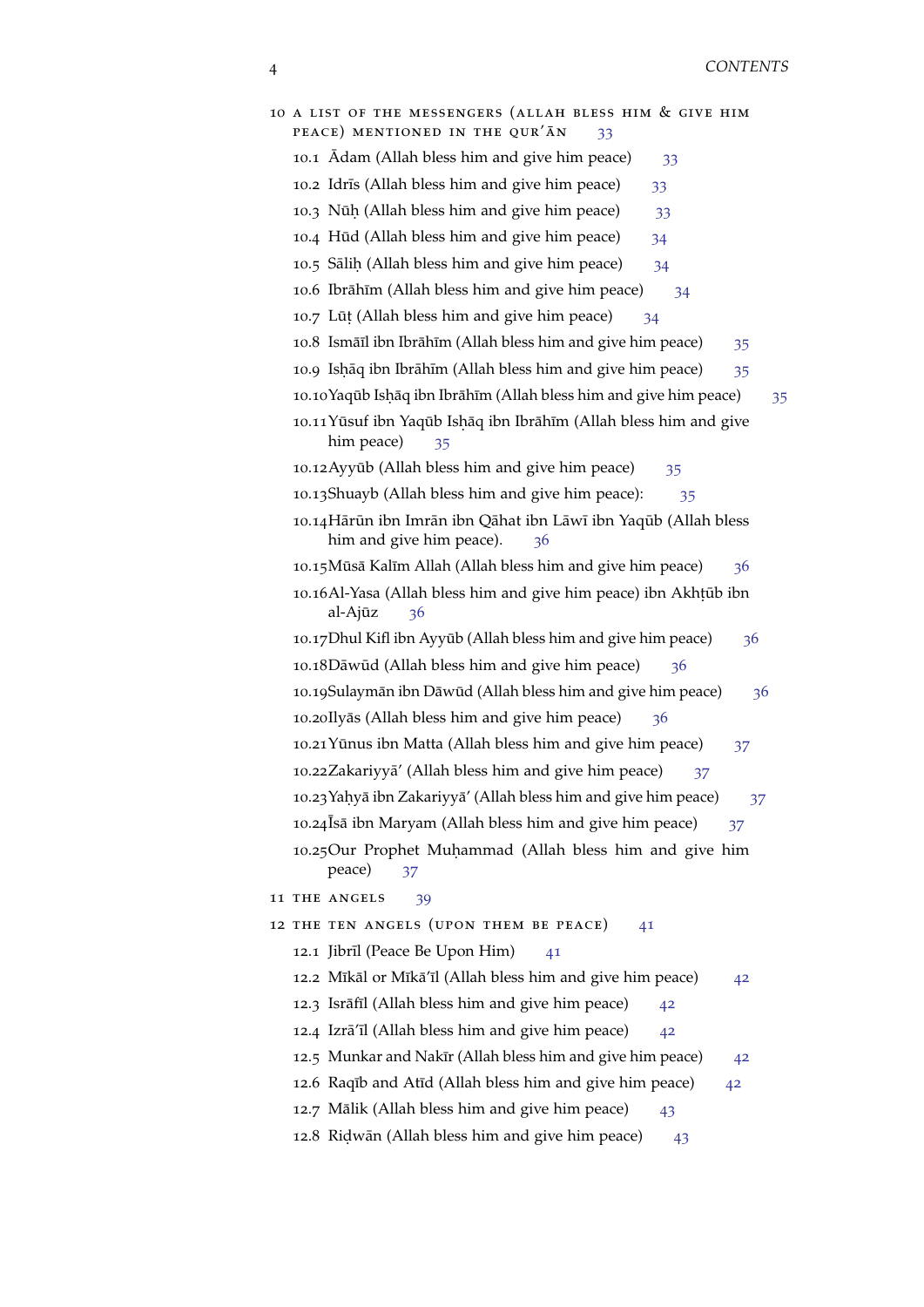```
45
47
  13.1 Al-Torah¯ 47
  48
  48
  49
  49
14 obeying the messenger of allah (allah bless him and
  51
53
  15.1 Barzakh 53
  53
  15.3 The Resurrection 54
  15.4 The Congregation of People (Hashr) after the resurrection 5415.5 Intercession 54
    15.5.1 The Grand Intercession 54
    15.5.2 (The intercession of the Prophet (Allah bless him and
        give him peace) to allow people into Jannah without
        54
    15.5.3 The intercession of the Prophet (Allah bless him and
        55
    15.5.4 Intercession to prevent people who deserve to enter the
        fire from entering it 5555
     55
  15.6 The Scales (Mīzān) 5515.7 The Path (Sirāț
                ) 56
  15.8 The Basin (Hawd) of our Prophet Muhammad (Allah bless
    56
  15.9 Paradise 57
  57
  15.11Gazing onto Allah 57
iv our prophet muhammad (allah bless him and give him
59
16 his being sent & his virtue 63
17 his lineage & those that nursed him (allah bless him
  and give him peace) 67
18 his birth & passing away (allah bless him and give him
 69
19 his prophethood & life (allah bless him and give him
  71
73
  73
  20.2 Abdullah¯ 73
```